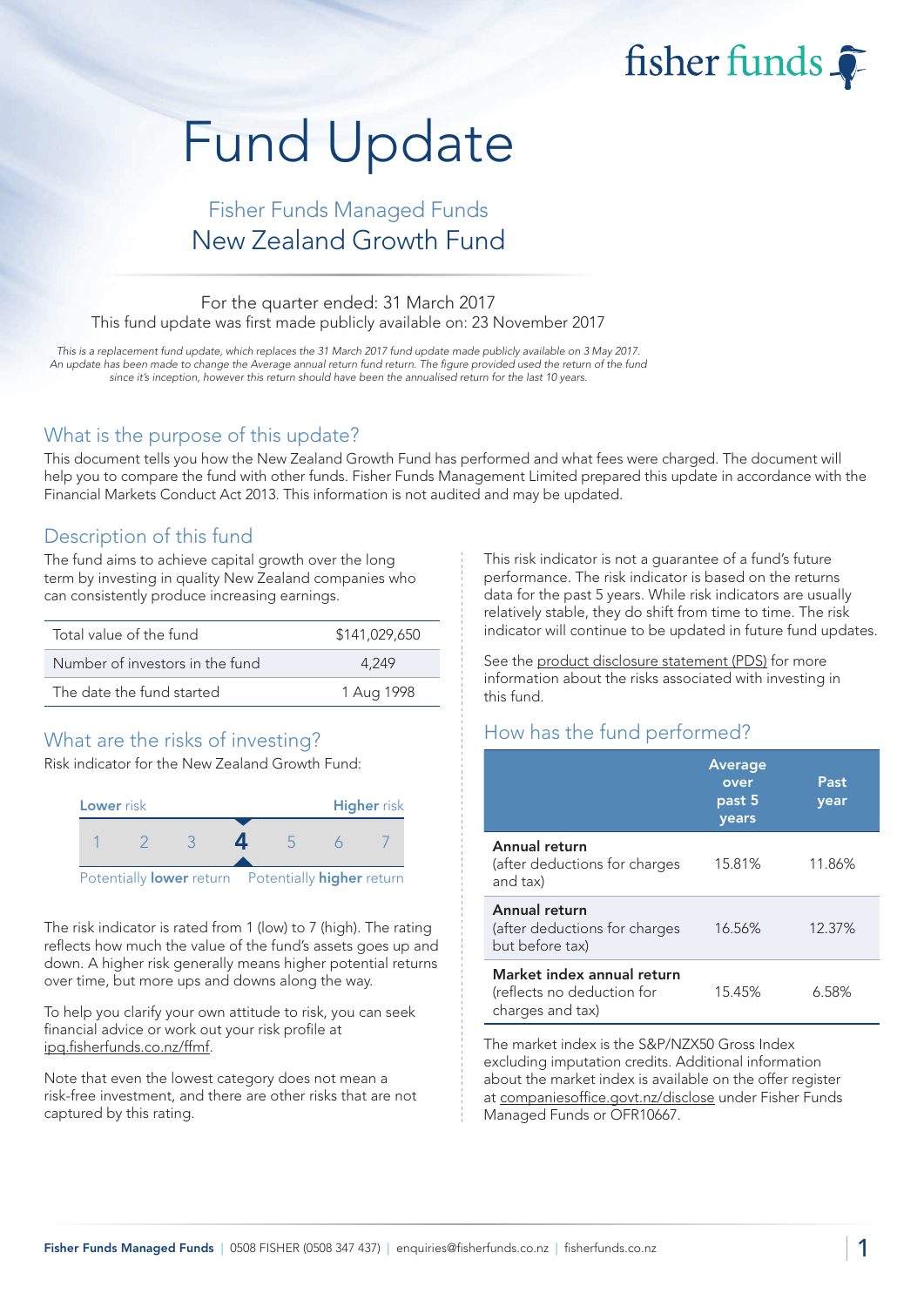

This shows the return after fund charges and tax for each of the last 10 years ending 31 March. The last bar shows the average annual return for the last 10 years, up to 31 March 2017.

Important: This does not tell you how the fund will perform in the future.

Returns in this update are after tax at the highest prescribed investor rate (PIR) of tax for an individual New Zealand resident. Your tax may be lower.

#### What fees are investors charged?

Investors in the New Zealand Growth Fund are charged fund charges. In the year to 31 March 2016 these were:

|                                                | % of net asset value |
|------------------------------------------------|----------------------|
| <b>Total fund charges</b>                      | 2.42%                |
| Which are made up of:                          |                      |
| Total management and<br>administration charges | 2.42%                |
| Including:                                     |                      |
| Manager's basic fee                            | 1.28%                |
| Other management and<br>administration charges | 0.32%                |
| Total performance-based fees <sup>1</sup>      | 0.82%                |

Small differences in fees and charges can have a big impact on your investment over the long term.

## Example of how this applies to an investor

Katie had \$10,000 in the fund at the start of the year and did not make any further contributions. At the end of the year, Katie received a return after fund charges were deducted of \$1,186 (that is 11.86% of her initial \$10,000). Katie did not pay other charges. This gives Katie a total return after tax of \$1,186 for the year.

### What does the fund invest in?

#### Actual investment mix

This shows the types of assets that the fund invests in.



#### Target investment mix

This shows the mix of assets that the fund generally intends to invest in.